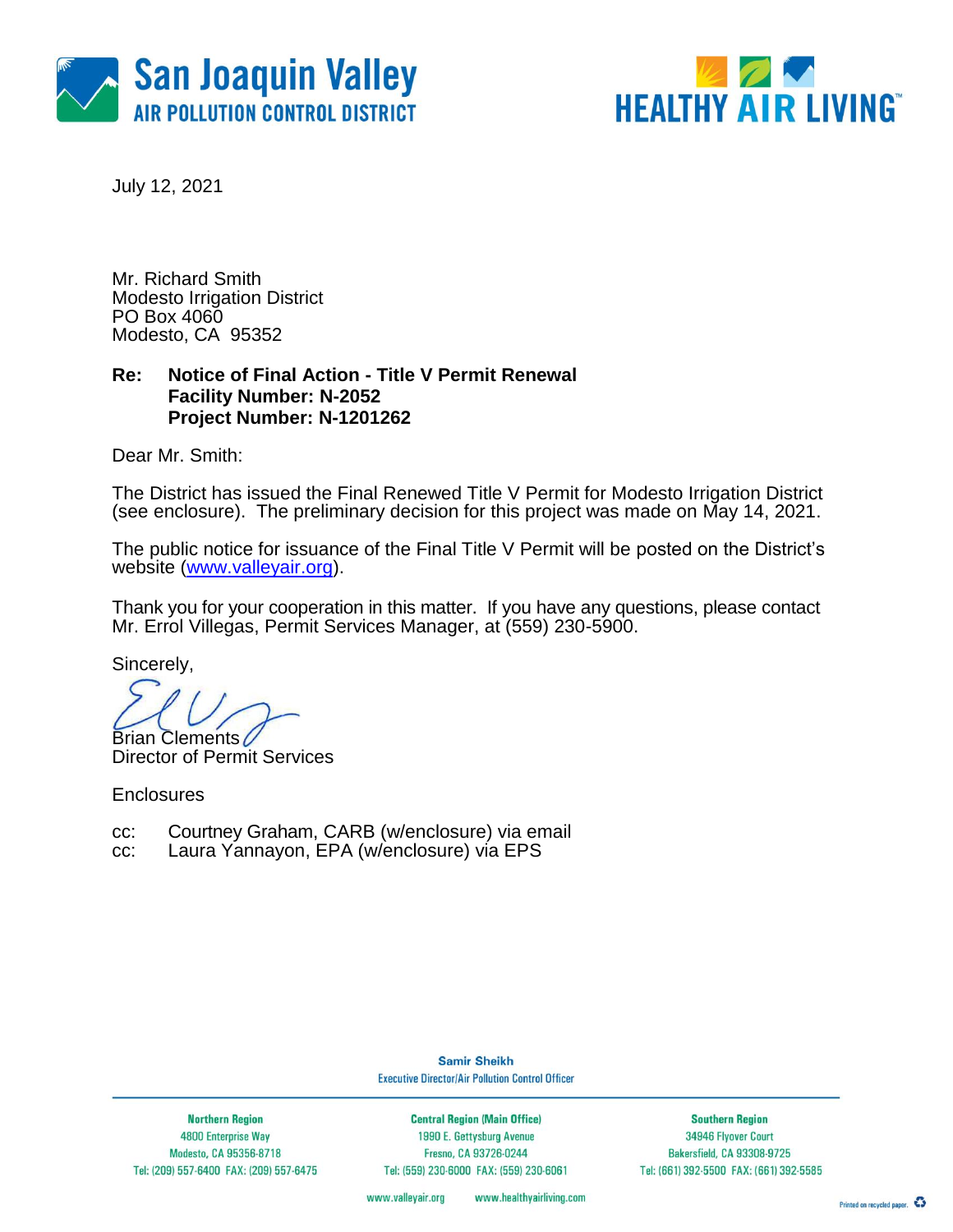



# **Permit to Operate**

**FACILITY:** N-2052 **EXPIRATION DATE:** 09/30/2025 **MAILING ADDRESS:** PO BOX 4060

**LEGAL OWNER OR OPERATOR:** MODESTO IRRIGATION DISTRICT MODESTO, CA 95352 **FACILITY LOCATION:** 639 S MCCLURE RD MODESTO, CA 95352 **FACILITY DESCRIPTION:** ELECTRIC POWER GENERATION

The Facility's Permit to Operate may include Facility-wide Requirements as well as requirements that apply to specific permit units.

This Permit to Operate remains valid through the permit expiration date listed above, subject to payment of annual permit fees and compliance with permit conditions and all applicable local, state, and federal regulations. This permit is valid only at the location specified above, and becomes void upon any transfer of ownership or location. Any modification of the equipment or operation, as defined in District Rule 2201, will require prior District approval. This permit shall be posted as prescribed in District Rule 2010.

**Samir Sheikh**<br>Executive Director / APCO

Director of Permit Services

Jun 30 2021 10:32AM -- BRARG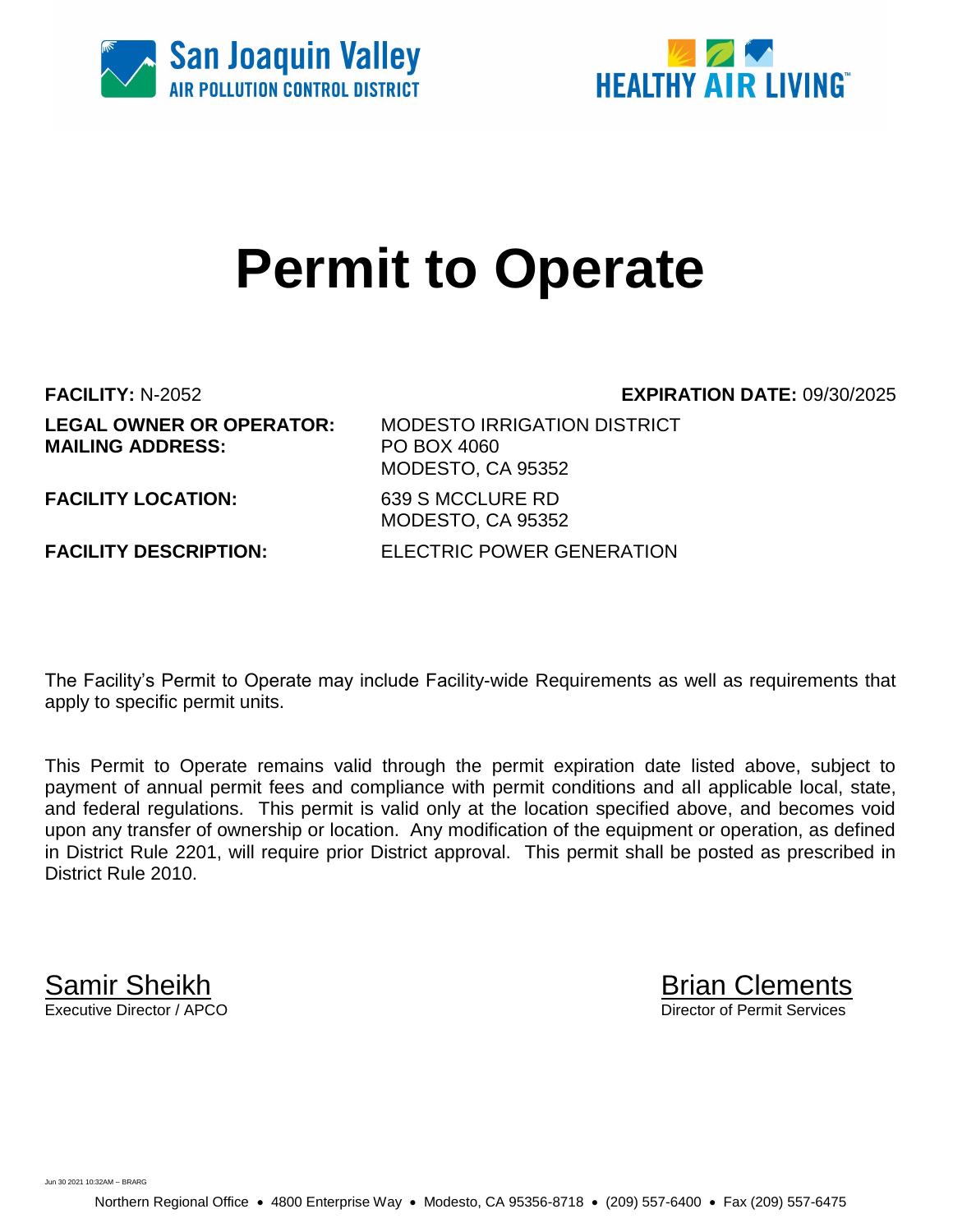### *San Joaquin Valley Air Pollution Control District*

#### **FACILITY:** N-2052-0-4 **EXPIRATION DATE:** 09/30/2025

## **FACILITY-WIDE REQUIREMENTS**

- 1. The owner or operator shall notify the District of any breakdown condition as soon as reasonably possible, but no later than one hour after its detection, unless the owner or operator demonstrates to the District's satisfaction that the longer reporting period was necessary. [District Rules 1100 and 2410; and Stanislaus County Rule 110] Federally Enforceable Through Title V Permit
- 2. The District shall be notified in writing within ten days following the correction of any breakdown condition. The breakdown notification shall include a description of the equipment malfunction or failure, the date and cause of the initial failure, the estimated emissions in excess of those allowed, and the methods utilized to restore normal operations. [District Rules 1100 and 2410; and Stanislaus County Rule 110] Federally Enforceable Through Title V Permit
- 3. The owner or operator of any stationary source operation that emits more than 25 tons per year of nitrogen oxides or reactive organic compounds, shall provide the District annually with a written statement in such form and at such time as the District prescribes, showing actual emissions of nitrogen oxides and reactive organic compounds from that source. [District Rule 1160, 5.0] Federally Enforceable Through Title V Permit
- 4. Any person building, altering or replacing any operation, article, machine, equipment, or other contrivance, the use of which may cause the issuance of air contaminants or the use of which may eliminate, reduce, or control the issuance of air contaminants, shall first obtain an Authority to Construct (ATC) from the District unless exempted by District Rule 2020 (12/20/07). [District Rule 2010, 3.0 and 4.0; and 2020] Federally Enforceable Through Title V Permit
- 5. The permittee must comply with all conditions of the permit including permit revisions originated by the District. All terms and conditions of a permit that are required pursuant to the Clean Air Act (CAA), including provisions to limit potential to emit, are enforceable by the EPA and Citizens under the CAA. Any permit noncompliance constitutes a violation of the CAA and the District Rules and Regulations, and is grounds for enforcement action, for permit termination, revocation, reopening and reissuance, or modification; or for denial of a permit renewal application. [District Rules 2070, 7.0; 2080; and 2520, 9.8.1 and 9.13.1] Federally Enforceable Through Title V Permit
- 6. A Permit to Operate or an Authority to Construct shall not be transferred unless a new application is filed with and approved by the District. [District Rule 2031] Federally Enforceable Through Title V Permit
- 7. A Permit to Operate or an Authority to Construct shall not be transferred unless a new application is filed with and approved by the District. In the event of changes in control or ownership, District Rule 2410 shall be binding on new owners and operators. The applicant shall notify successor of the existence of District Rule 2410 and its conditions in writing and forward a copy to the District, California Air Resources Board, and EPA. [District Rules 2031 and 2410] Federally Enforceable Through Title V Permit
- 8. Every application for a permit required under Rule 2010 (12/17/92) shall be filed in a manner and form prescribed by the District. [District Rule 2040] Federally Enforceable Through Title V Permit
- 9. The operator shall maintain records of required monitoring that include: 1) the date, place, and time of sampling or measurement; 2) the date(s) analyses were performed; 3) the company or entity that performed the analysis; 4) the analytical techniques or methods used; 5) the results of such analysis; and 6) the operating conditions at the time of sampling or measurement. [District Rule 2520, 9.4.1] Federally Enforceable Through Title V Permit

FACILITY-WIDE REQUIREMENTS CONTINUE ON NEXT PAGE

These terms and conditions are part of the Facility-wide Permit to Operate. Any amendments to these Facility-wide Requirements that affect specific Permit Units may constitute modification of those Permit Units.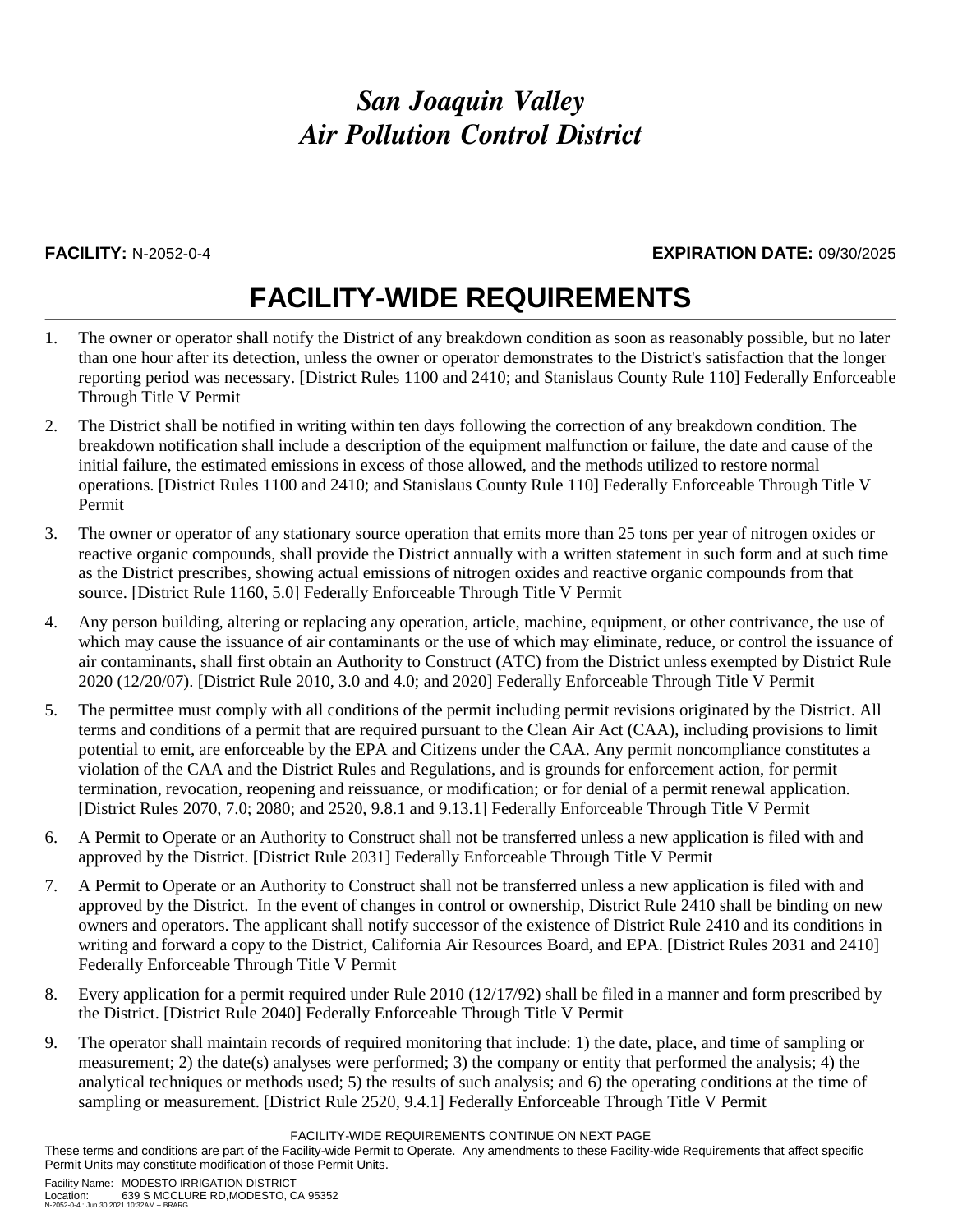Facility-wide Requirements for N-2052-0-4 (continued) Page 2 of 4

- 10. The operator shall retain records of all required monitoring data and support information for a period of at least 5 years from the date of the monitoring sample, measurement, or report. Support information includes copies of all reports required by the permit and, for continuous monitoring instrumentation, all calibration and maintenance records and all original strip-chart recordings. [District Rule 2520, 9.4.2] Federally Enforceable Through Title V Permit
- 11. The operator shall submit reports of any required monitoring at least every six months unless a different frequency is required by an applicable requirement. All instances of deviations from permit requirements must be clearly identified in such reports. [District Rule 2520, 9.5.1] Federally Enforceable Through Title V Permit
- 12. Deviations from permit conditions must be promptly reported, including deviations attributable to upset conditions, as defined in the permit. For the purpose of this condition, promptly means as soon as reasonably possible, but no later than 10 days after detection. The report shall include the probable cause of such deviations, and any corrective actions or preventive measures taken. All required reports must be certified by a responsible official consistent with section 10.0 of District Rule 2520 (6/21/01). [District Rules 2520, 9.5.2 and 1100, 7.0] Federally Enforceable Through Title V Permit
- 13. If for any reason a permit requirement or condition is being challenged for its constitutionality or validity by a court of competent jurisdiction, the outcome of such challenge shall not affect or invalidate the remainder of the conditions or requirements in that permit. [District Rules 2410 and 2520] Federally Enforceable Through Title V Permit
- 14. It shall not be a defense for a permittee in an enforcement action that it would have been necessary to halt or reduce the permitted activity in order to maintain compliance with the conditions of the permit. [District Rule 2520, 9.8.2] Federally Enforceable Through Title V Permit
- 15. The permit may be modified, revoked, reopened and reissued, or terminated for cause. The filing of a request by the permittee for a permit modification, revocation and reissuance, or termination, or a notification of planned changes or anticipated noncompliance does not stay any permit condition. [District Rule 2520, 9.8.3] Federally Enforceable Through Title V Permit
- 16. The permit does not convey any property rights of any sort, or any exclusive privilege. [District Rule 2520, 9.8.4] Federally Enforceable Through Title V Permit
- 17. The Permittee shall furnish to the District, within a reasonable time, any information that the District may request in writing to determine whether cause exists for modifying, revoking and reissuing, or terminating the permit or to determine compliance with the permit. Upon request, the permittee shall also furnish to the District copies of records required to be kept by the permit or, for information claimed to be confidential, the permittee may furnish such records directly to EPA along with a claim of confidentiality. [District Rule 2520, 9.8.5] Federally Enforceable Through Title V Permit
- 18. The permittee shall pay annual permit fees and other applicable fees as prescribed in Regulation III of the District Rules and Regulations. [District Rule 2520, 9.9] Federally Enforceable Through Title V Permit
- 19. Upon presentation of appropriate credentials, a permittee shall allow an authorized representative of the District to enter the permittee's premises where a permitted source is located or emissions related activity is conducted, or where records must be kept under condition of the permit. [District Rules 2410 and 2520] Federally Enforceable Through Title V Permit
- 20. Upon presentation of appropriate credentials, a permittee shall allow an authorized representative of the District to have access to and copy, at reasonable times, any records that must be kept under the conditions of the permit. [District Rules 2410 and 2520] Federally Enforceable Through Title V Permit
- 21. Upon presentation of appropriate credentials, a permittee shall allow an authorized representative of the District to inspect at reasonable times any facilities, equipment, practices, or operations regulated or required under the permit. [District Rules 2410 and 2520] Federally Enforceable Through Title V Permit
- 22. Upon presentation of appropriate credentials, a permittee shall allow an authorized representative of the District to sample or monitor, at reasonable times, substances or parameters for the purpose of assuring compliance with the permit or applicable requirements. [District Rules 2410 and 2520] Federally Enforceable Through Title V Permit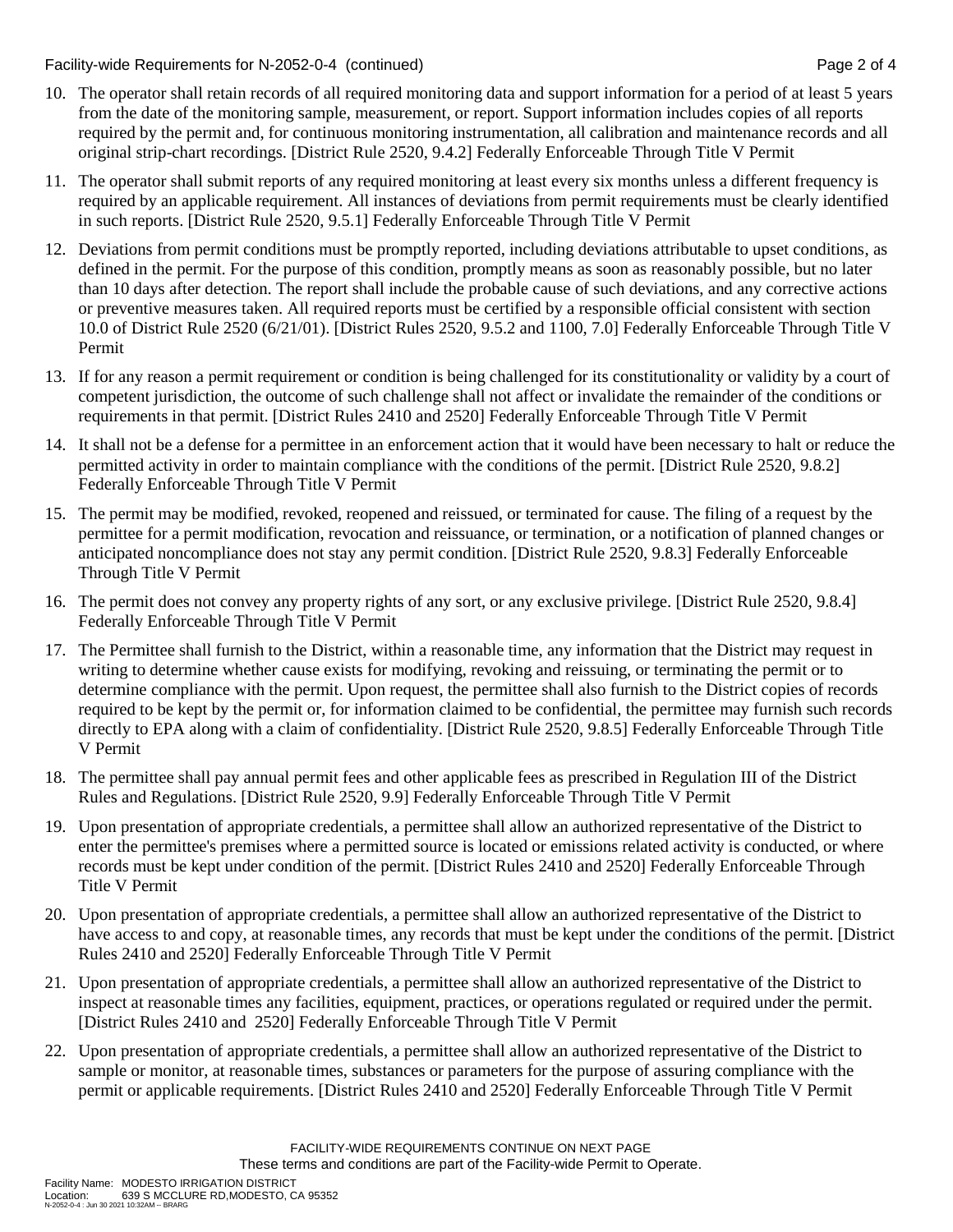Facility-wide Requirements for N-2052-0-4 (continued) Page 3 of 4

- 23. No air contaminants shall be discharged into the atmosphere for a period or periods aggregating more than 3 minutes in any one hour which is as dark or darker than Ringelmann #1 or equivalent to 20% opacity and greater, unless specifically exempted by District Rule 4101 (02/17/05). If the equipment or operation is subject to a more stringent visible emission standard as prescribed in a permit condition, the more stringent visible emission limit shall supersede this condition. [District Rule 4101, and County Rules 401 (in all eight counties in the San Joaquin Valley)] Federally Enforceable Through Title V Permit
- 24. No person shall manufacture, blend, repackage, supply, sell, solicit or apply any architectural coating with a VOC content in excess of the corresponding limit specified in Table of Standards 1 effective until 12/30/10 or Table of Standards 2 effective on and after 1/1/11 of District Rule 4601 (12/17/09) for use or sale within the District. [District Rule 4601, 5.1] Federally Enforceable Through Title V Permit
- 25. All VOC-containing materials subject to Rule 4601 (12/17/09) shall be stored in closed containers when not in use. [District Rule 4601, 5.4] Federally Enforceable Through Title V Permit
- 26. The permittee shall comply with all the Labeling and Test Methods requirements outlined in Rule 4601 sections 6.1 and 6.3 (12/17/09). [District Rule 4601, 6.1 and 6.3] Federally Enforceable Through Title V Permit
- 27. With each report or document submitted under a permit requirement or a request for information by the District or EPA, the permittee shall include a certification of truth, accuracy, and completeness by a responsible official. [District Rule 2520, 9.13.1 and 10.0] Federally Enforceable Through Title V Permit
- 28. If the permittee performs maintenance on, or services, repairs, or disposes of appliances, the permittee shall comply with the standards for Recycling and Emissions Reduction pursuant to 40 CFR Part 82, Subpart F. [40 CFR 82 Subpart F] Federally Enforceable Through Title V Permit
- 29. If the permittee performs service on motor vehicles when this service involves the ozone-depleting refrigerant in the motor vehicle air conditioner (MVAC), the permittee shall comply with the standards for Servicing of Motor Vehicle Air Conditioners pursuant to all the applicable requirements as specified in 40 CFR Part 82, Subpart B. [40 CFR Part 82, Subpart B] Federally Enforceable Through Title V Permit
- 30. Disturbances of soil related to any construction, demolition, excavation, extraction, or other earthmoving activities shall comply with the requirements for fugitive dust control in District Rule 8021 unless specifically exempted under Section 4.0 of Rule 8021 (8/19/2004) or Rule 8011 (8/19/2004). [District Rules 8011 and 8021] Federally Enforceable Through Title V Permit
- 31. Outdoor handling, storage and transport of any bulk material which emits dust shall comply with the requirements of District Rule 8031, unless specifically exempted under Section 4.0 of Rule 8031 (8/19/2004) or Rule 8011 (8/19/2004). [District Rules 8011 and 8031] Federally Enforceable Through Title V Permit
- 32. An owner/operator shall prevent or cleanup any carryout or trackout in accordance with the requirements of District Rule 8041 Section 5.0, unless specifically exempted under Section 4.0 of Rule 8041 (8/19/2004) or Rule 8011 (8/19/2004). [District Rules 8011 and 8041] Federally Enforceable Through Title V Permit
- 33. Whenever open areas are disturbed, or vehicles are used in open areas, the facility shall comply with the requirements of Section 5.0 of District Rule 8051, unless specifically exempted under Section 4.0 of Rule 8051 (8/19/2004) or Rule 8011 (8/19/2004). [District Rules 8011 and 8051] Federally Enforceable Through Title V Permit
- 34. Any paved road or unpaved road shall comply with the requirements of District Rule 8061 unless specifically exempted under Section 4.0 of Rule 8061 (8/19/2004) or Rule 8011 (8/19/2004). [District Rules 8011 and 8061] Federally Enforceable Through Title V Permit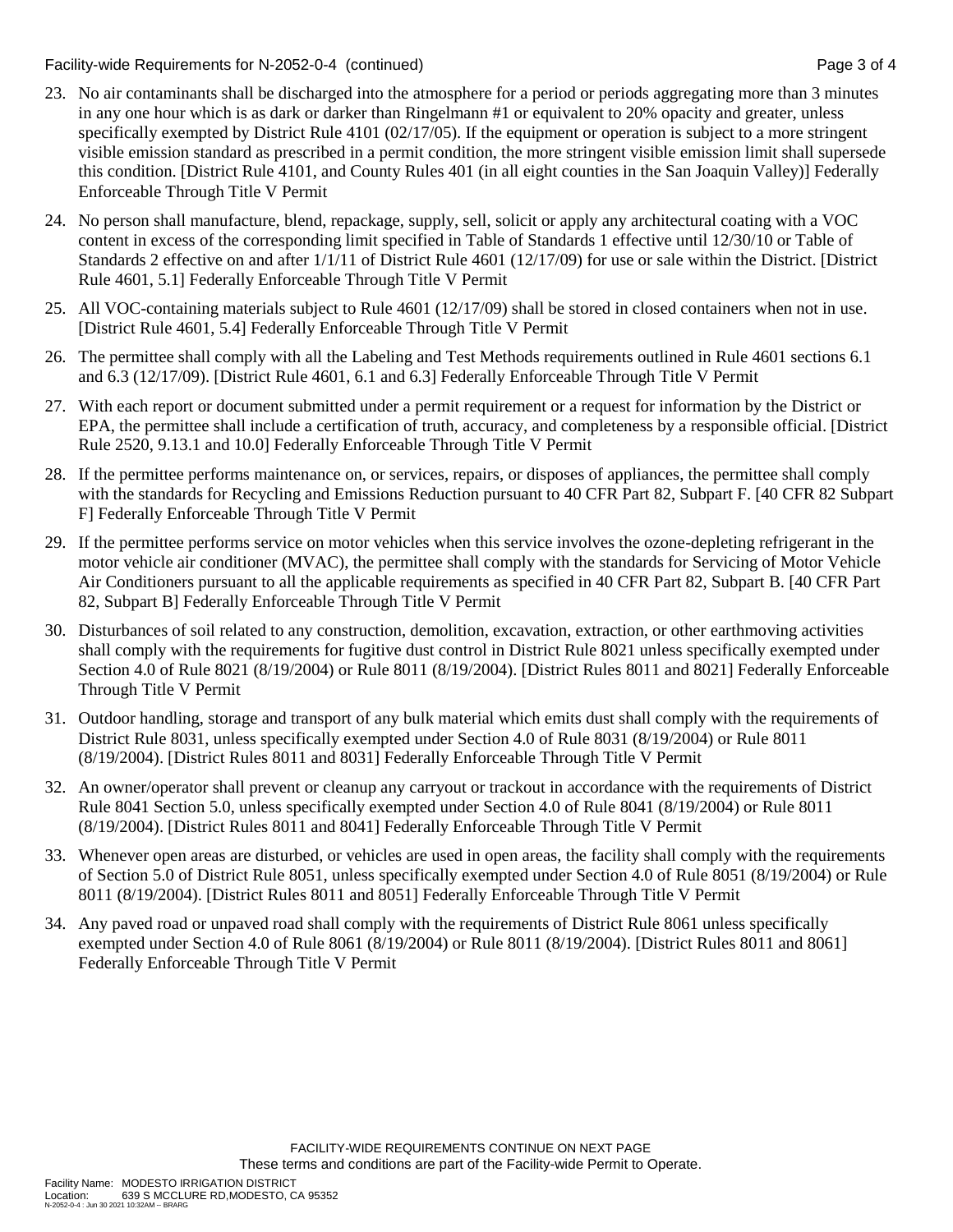Facility-wide Requirements for N-2052-0-4 (continued) Page 4 of 4

- 35. Any unpaved vehicle/equipment area that anticipates more than 50 Average annual daily Trips (AADT) shall comply with the requirements of Section 5.1.1 of District Rule 8071. Any unpaved vehicle/equipment area that anticipates more than 150 vehicle trips per day (VDT) shall comply with the requirements of Section 5.1.2 of District Rule 8071. On each day that 25 or more VDT with 3 or more axles will occur on an unpaved vehicle/equipment traffic area, the owner/operator shall comply with the requirements of Section 5.1.3 of District Rule 8071. On each day when a special event will result in 1,000 or more vehicles that will travel/park on an unpaved area, the owner/operator shall comply with the requirements of Section 5.1.4 of District Rule 8071. All sources shall comply with the requirements of Section 5.0 of District Rule 8071 unless specifically exempted under Section 4.0 of Rule 8071 (9/16/2004) or Rule 8011 (8/19/2004). [District Rules 8011 and 8071] Federally Enforceable Through Title V Permit
- 36. Any owner or operator of a demolition or renovation activity, as defined in 40 CFR 61.141, shall comply with the applicable inspection, notification, removal, and disposal procedures for asbestos containing materials as specified in 40 CFR 61.145 (Standard for Demolition and Renovation). [40 CFR 61 Subpart M] Federally Enforceable Through Title V Permit
- 37. The permittee shall submit certifications of compliance with the terms and standards contained in Title V permits, including emission limits, standards and work practices, to the District and the EPA annually (or more frequently as specified in an applicable requirement or as specified by the District). The certification shall include the identification of each permit term or condition, the compliance status, whether compliance was continuous or intermittent, the methods used for determining the compliance status, and any other facts required by the District to determine the compliance status of the source. [District Rule 2520, 9.16] Federally Enforceable Through Title V Permit
- 38. The permittee shall submit an application for Title V permit renewal to the District at least six months, but not greater than 18 months, prior to the permit expiration date. [District Rule 2520, 5.2] Federally Enforceable Through Title V Permit
- 39. When a term is not defined in a Title V permit condition, the definition in the rule cited as the origin and authority for the condition in a Title V permits shall apply. [District Rule 2520, 9.1.1] Federally Enforceable Through Title V Permit
- 40. Compliance with permit conditions in the Title V permit shall be deemed in compliance with the following outdated SIP requirements: Stanislaus County Rules 110, 202, and 401. A permit shield is granted from these requirements. [District Rule 2520, 13.2] Federally Enforceable Through Title V Permit
- 41. Compliance with permit conditions in the Title V permit shall be deemed in compliance with the following applicable requirements: SJVUAPCD Rules 1100, sections 6.1 and 7.0 (12/17/92); 2010, sections 3.0 and 4.0 (12/17/92); 2031 (12/17/92); 2040 (12/17/92); 2070, section 7.0 (12/17/92); 2080 (12/17/92); 4101 (2/17/05); 4601 (12/17/09); 8021 (8/19/2004); 8031 (8/19/2004); 8041 (8/19/2004); 8051 (8/19/2004); 8061 (8/19/2004); and 8071 (9/16/2004). A permit shield is granted from these requirements. [District Rule 2520, 13.2] Federally Enforceable Through Title V Permit
- 42. No air contaminant shall be released into the atmosphere which causes a public nuisance. [District Rule 4102]
- 43. When applicable to 40 CFR Part 68, a subject facility shall submit to the proper authority a Risk Management Plan when mandated by the regulation. [40 CFR Part 68] Federally Enforceable Through Title V Permit
- 44. The reporting periods for the Report of Required Monitoring and the Compliance Certification Report begin May 1 of every year, unless alternative dates are approved by the District Compliance Division. These reports are due within 30 days after the end of the reporting period. [District Rule 2520] Federally Enforceable Through Title V Permit
- 45. All correspondence as required by a permit condition based on District Rule 2410 shall be forwarded to: the District; Director, Air & Toxics Div. (Attn: A-3), EPA Region IX, 75 Hawthorne St. San Francisco, CA 94105; and Chief, Stationary Source Div., CARB, P.O. Box 2815, Sacramento, CA 95812. [District Rule 2410] Federally Enforceable Through Title V Permit
- 46. Compliance with permit conditions in the Title V permit shall be deemed in compliance with Federal NSR/PSD Permit SJ 79-16. A permit shield is granted from these requirements. [District Rule 2520, 13.2] Federally Enforceable Through Title V Permit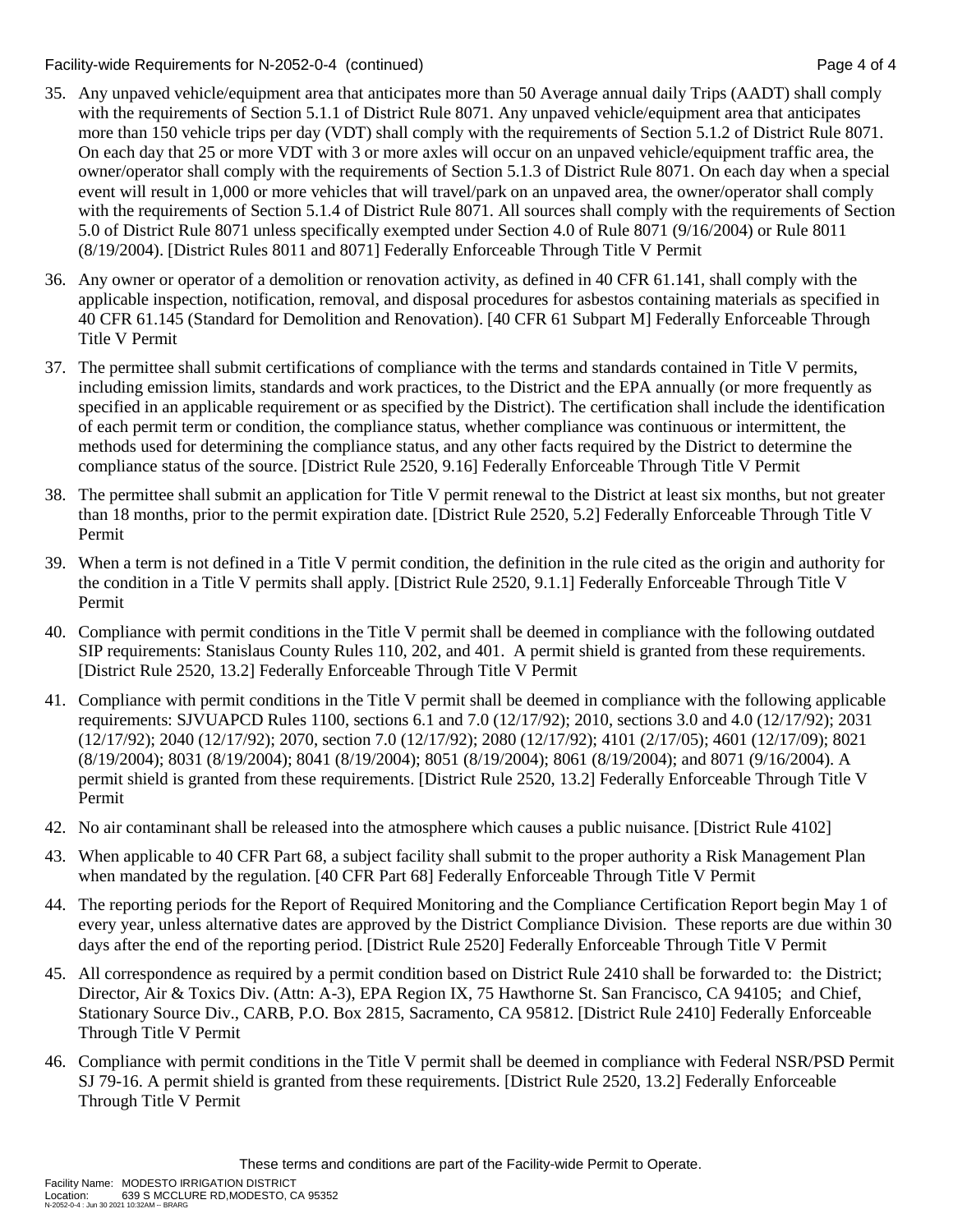### *San Joaquin Valley Air Pollution Control District*

#### **PERMIT UNIT:** N-2052-1-11 **EXPIRATION DATE:** 09/30/2025

#### **EQUIPMENT DESCRIPTION:**

ONE (1) GENERAL ELECTRIC MODEL MS-7000-1-B GAS TURBINE ENGINE (SERIAL # 281786) SERVING A 49.5 MW ELECTRICAL GENERATOR (UNIT #1)

### **PERMIT UNIT REQUIREMENTS**

- 1. Particulate matter emissions shall not exceed 0.1 grains/dscf in concentration. [District Rule 4201, 3.0] Federally Enforceable Through Title V Permit
- 2. All equipment shall be maintained in proper operating condition and shall be operated in a manner to minimize emissions of air contaminants into the atmosphere. [District Rules 2201and 2410] Federally Enforceable Through Title V Permit
- 3. A selective catalytic reduction (SCR) system and an oxidation catalyst shall serve the gas turbine engine. [District Rule 2201] Federally Enforceable Through Title V Permit
- 4. The gas turbine engine and generator lube oil vents shall be equipped with mist eliminators or equivalent technology sufficient to limit the visible emissions from the lube oil vents to not exceed 5% opacity, except for a period not exceeding three minutes in any one hour. [District Rule 2201] Federally Enforceable Through Title V Permit
- 5. Natural gas or 15 ppmw sulfur diesel are the only fuels permitted for combustion in the turbine. [District Rule 2201] Federally Enforceable Through Title V Permit
- 6. This unit shall be fired on natural gas as defined in 40 CFR 60.331(u) which has a total sulfur content of less than or equal to 1.0 gr/100 scf. [District Rule 4201; 40 CFR 60.333(b); and Stanislaus County Rule 407] Federally Enforceable Through Title V Permit
- 7. Fuel consumption shall be limited to 794.6 MMBtu per hour. [District Rule 2201] Federally Enforceable Through Title V Permit
- 8. The duration of all start-up and shutdown events shall not exceed 200 hours per year. [District Rule 2201] Federally Enforceable Through Title V Permit
- 9. The heat input to units N-2052-1 and N-2052-2 combined shall be limited to a total of 4,000,000 MMBtu/year when firing on natural gas and diesel during base load operation. The heat input to units N-2052-1 and N-2052-2 combined shall be limited to 2,000,000 MMBtu/year when firing on diesel during base load operation. [District Rule 2201] Federally Enforceable Through Title V Permit
- 10. Except during start-up and shutdown periods, emissions from this unit shall not exceed any of the following limits when fired on natural gas: NOx (as NO2) - 8.64 lb/hr and 3.0 ppmvd @ 15% O2; VOC (as CH4) - 2.01 lb/hr and 2.0 ppmvd @ 15% O2; CO - 26.29 lb/hr and 15.0 ppmvd @ 15% O2; PM10 - 7.5 lb/hr; or SOx - 2.26 lb/hr. All emission concentration limits are based on 3-hour rolling averages. [District Rules 2201, 4001 and 4703] Federally Enforceable Through Title V Permit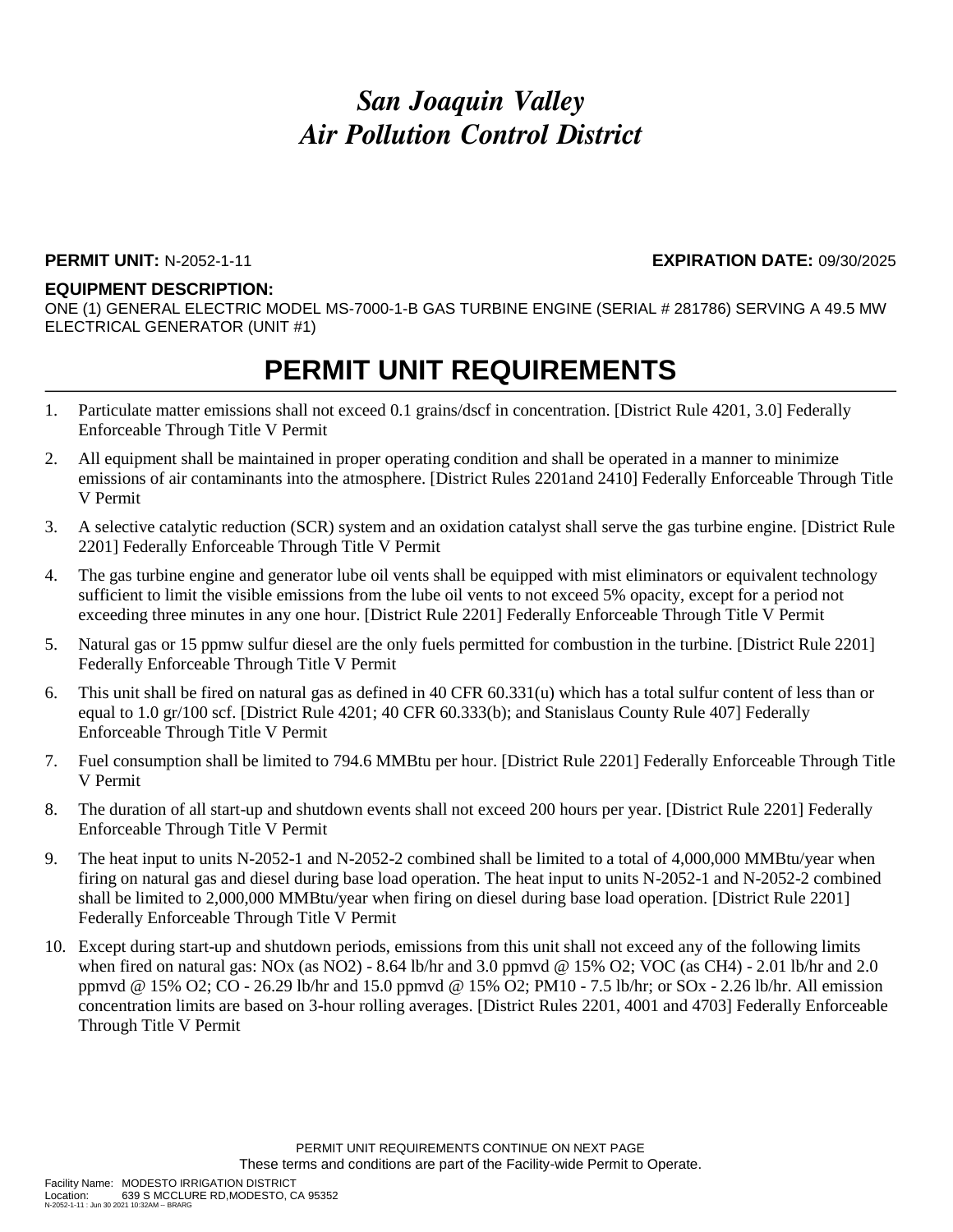Permit Unit Requirements for N-2052-1-11 (continued) example 2 of 5

- 11. Except during start-up and shutdown periods, emissions from this unit shall not exceed any of the following limits when fired on 15 ppmw sulfur diesel: NOx (as NO2) - 15.31 lb/hr and 5.0 ppmvd @ 15% O2; VOC (as CH4) - 2.14 lb/hr and 2.0 ppmvd @ 15% O2; CO - 27.97 lb/hr and 15.0 ppmvd @ 15% O2; PM10 - 20.00 lb/hr; or SOx - 1.19 lb/hr. All emission concentration limits are based on 3-hour rolling averages. [District Rules 2201, 4001 and 4703] Federally Enforceable Through Title V Permit
- 12. Except during start-up and shutdown periods, NOx emissions from this unit shall not exceed the heat input weighted average of the applicable ppmvd or hourly limits when fired simultaneously on natural gas and 15 ppmw sulfur diesel, as calculated by the following equation: Weighted Average Limit  $= [(NOx]$  limit for gaseous fuel x heat input from gaseous fuel) + (NOx limit for liquid fuel x heat input for liquid fuel)]/(heat input for gaseous fuel + heat input from liquid fuel). All emission concentration limits are based on 3-hour rolling averages. [District Rule 2201] Federally Enforceable Through Title V Permit
- 13. The emissions during start-up and shutdown periods shall not exceed 40 lb NOx (as NO2)/hr and 100 lb CO/hr when firing on natural gas or diesel. [District Rule 2201] Federally Enforceable Through Title V Permit
- 14. Start-up period is defined as the period of time during which the unit is brought from a shutdown status to its operating temperature and pressure, including the time required by the unit's emission control system to reach full operation. The start-up period shall not exceed two hours for each start-up. [District Rule 4703, 3.24] Federally Enforceable Through Title V Permit
- 15. Shutdown is defined as the period beginning with the initiation of the turbine shutdown sequence and ending with the cessation of the firing of the turbine. The shutdown period shall not exceed two hours for each shutdown. [District Rule 4703] Federally Enforceable Through Title V Permit
- 16. The ammonia emissions shall not exceed either of the following limits: 11.4 lb/hr or 10.0 ppmvd @ 15% O2 based on a 24-hour rolling average. [District Rule 2201] Federally Enforceable Through Title V Permit
- 17. Compliance with the ammonia emission limits shall be demonstrated utilizing one of the following procedures: 1) Calculate ammonia slip utilizing the following equation: ammonia slip ppmvd @ 15% O2 = [{a - (b x c/1,000,000)} x  $(1,000,000/b)$ ] x  $[(20.9 - 15.0)/(20.9 - e)]$  x d, where a = ammonia injection rate (lb/hr) / (17 lb/lb mol), b = dry exhaust flow rate (lb/hr) / (29 lb/lb mol), c = change in measured NOx concentration across the catalyst,  $d =$  correction factor, and  $e =$  stack O2 concentration (%vd). The correction factor shall be derived annually during compliance testing by comparing the measured and calculated ammonia slip; 2.) Utilize another District-approved calculation method using measured surrogate parameters to determine the daily ammonia emissions in ppmvd @ 15% O2. If this option is chosen, the permittee shall submit a detailed calculation protocol for District approval at least 60 days prior to commencement of operation; 3.) Alternatively, the permittee may utilize a continuous in-stack ammonia monitor to verify compliance with the ammonia emissions limit. If this option is chosen, the permittee shall submit a monitoring plan for District approval at least 60 days prior to commencement of operation. [District Rule 4102]
- 18. Emission rates shall not exceed any of the following limits: NOx (as NO2) 441.5 lb/day; VOC 51.4 lb/day; CO 887.4 lb/day; PM10 - 480.0 lb/day; or SOx (as SO2) - 54.2 lb/day. [District Rule 2201] Federally Enforceable Through Title V Permit
- 19. Emissions from units N-2052-1 and N-2052-2 combined shall not exceed any of the following limits: NOx (as NO2) 76,282 lb/year; VOC - 11,302 lb/year, CO - 176,572 lb/year, PM10 - 77,218 lb/year; or SOx - 12,281 lb/year. All annual emission limits are based on twelve consecutive month rolling emissions totals. [District Rule 2201] Federally Enforceable Through Title V Permit
- 20. Each 3-hour rolling average will be compiled from the three most recent one hour periods. Each 1-hour period shall commence on the hour. Each 1-hour period in a 24-hour average for ammonia slip will commence on the hour. The 24 hour average will be calculated starting and ending at twelve-midnight. [District Rule 2201] Federally Enforceable Through Title V Permit
- 21. Daily emissions will be compiled for a 24-hour period starting and ending at twelve-midnight. Each calendar month in a twelve consecutive month rolling emissions total will commence at the beginning of the first day of the month. The twelve consecutive month rolling emissions totals to determine compliance with annual emission limits will be compiled from the twelve most recent calendar months. [District Rule 2201] Federally Enforceable Through Title V Permit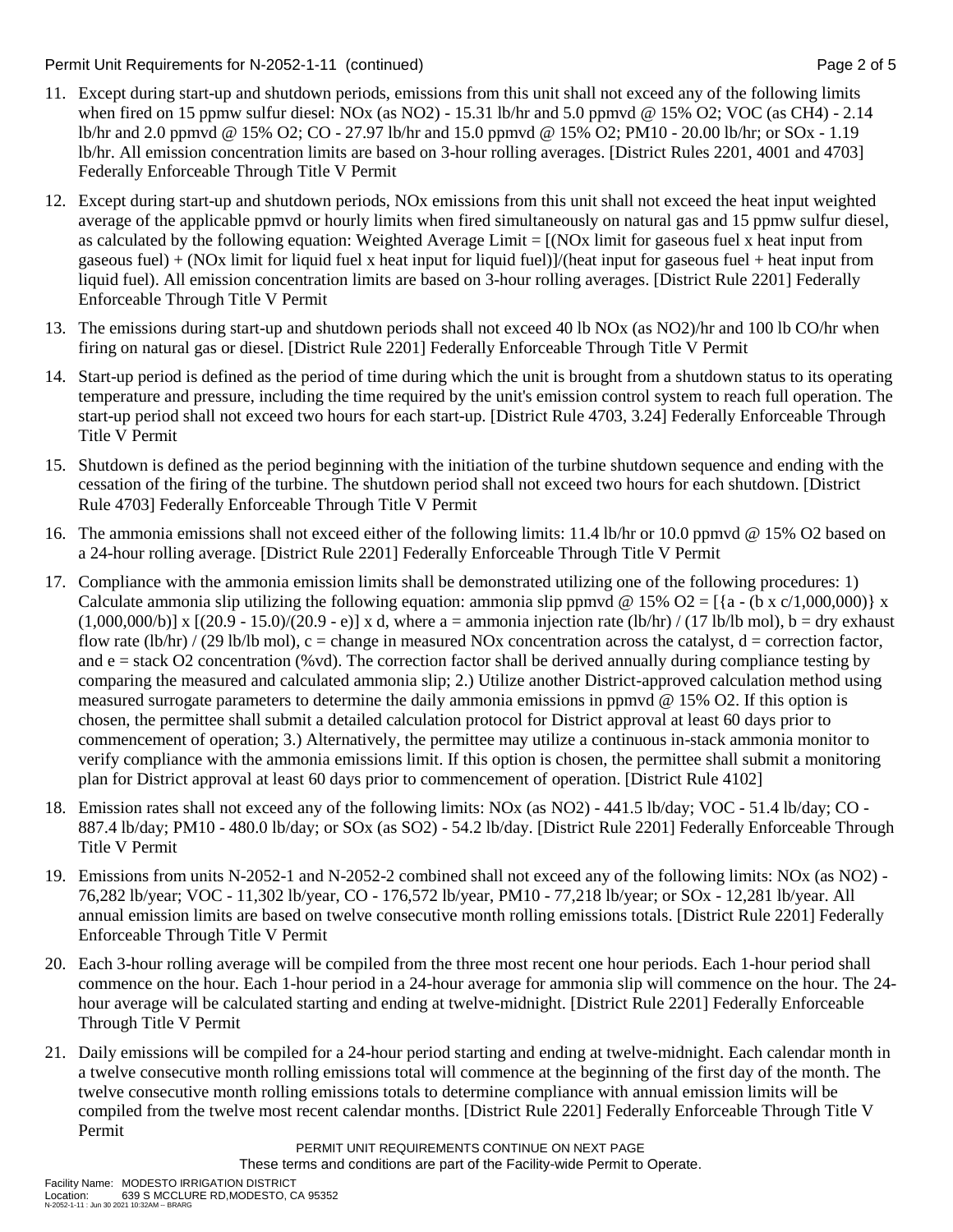Permit Unit Requirements for N-2052-1-11 (continued) example 3 of 5

- 22. Source testing to measure NOx, CO, VOC, PM10 and ammonia emissions shall be conducted at least once every twelve months. NOx, CO, VOC and ammonia emissions shall be reported in ppmvd @ 15% O2 and lb/hr, and PM10 emissions shall be reported in lb/hr. [District Rule 2201] Federally Enforceable Through Title V Permit
- 23. Source testing to measure the start-up NOx emission rate shall be conducted at least once every seven years. [District Rule 2201] Federally Enforceable Through Title V Permit
- 24. Source testing shall be witnessed or authorized by District personnel and samples shall be collected by a California Air Resources Board (CARB) certified testing laboratory or a CARB certified source testing firm. [District Rule 1081] Federally Enforceable Through Title V Permit
- 25. Emission concentrations shall be measured using the following test methods: EPA Methods 7E or 20 for NOx emissions, EPA Methods 10 or 10B for CO emissions, EPA Methods 3, 3A, or 20 for Oxygen content of the exhaust gas. [District Rule 4703, 6.3.1, 6.4.1, 6.4.2, and 6.4.3] Federally Enforceable Through Title V Permit
- 26. VOC emissions (referenced as methane) shall be determined using EPA method 18 or EPA method 25. [District Rules 1081 and 2201] Federally Enforceable Through Title V Permit
- 27. PM10 emissions shall be determined using EPA methods 201 and 202, EPA methods 201A and 202, EPA Method 5 or CARB Method 5 (total particulates). [District Rules 1081 and 2201] Federally Enforceable Through Title V Permit
- 28. Ammonia emissions shall be determined using BAAQMD method ST-1B. [District Rules 1081 and 4102] Federally Enforceable Through Title V Permit
- 29. The higher heating value and lower heating value of distillate fuels shall be determined using ASTM D240-87 or ASTM D2382-88. [District Rule 4703] Federally Enforceable Through Title V Permit
- 30. The higher heating value and lower heating value of gaseous fuels shall be determined using ASTM D3588-91, ASTM 1826-88, or ASTM 1945-81. [District Rule 4703] Federally Enforceable Through Title V Permit
- 31. The owner or operator shall be required to conform to the sampling facilities and testing procedures described in District Rule 1081, 3.0, & 6.0 (as amended 12/16/93). [District Rule 1081, 3.0 and 6.0] Federally Enforceable Through Title V Permit
- 32. The District must be notified 30 days prior to any source testing and a test plan shall be submitted for District approval 15 days prior to such testing. [District Rule 1081, 7.1] Federally Enforceable Through Title V Permit
- 33. Source testing shall be witnessed or authorized by District personnel. Test results must be submitted to the District within 60 days of source testing. [District Rule 1081, 7.2 & 7.3] Federally Enforceable Through Title V Permit
- 34. EPA approved alternative source testing methods will be allowed, upon District approval, provided it does not result in a relaxation of emission limitations. The request to utilize EPA approved alternative source testing methods must be submitted in writing and written approval received from the District prior to the submission of the source test plan. [District Rules 1081 and 4001] Federally Enforceable Through Title V Permit
- 35. If the turbine is fired on noncertified diesel fuel, then the sulfur content of the liquid fuel being fired in the unit shall be determined using ASTM D 129-00, D 2622-98, D 4294-02, D 1266-98, D 5453-00 or D 1552-01. [District Rule 2520, 9.3.2; and 40 CFR 60.335(10)(i)] Federally Enforceable Through Title V Permit
- 36. If the turbine is not fired on certified 15 ppmw sulfur diesel fuel, the sulfur content shall be tested weekly except that if compliance with the fuel sulfur content limit has been demonstrated for 8 consecutive weeks for a fuel source, then the testing frequency shall be quarterly. If a test shows noncompliance with the sulfur content requirement, the source must return to weekly testing until eight consecutive weeks show compliance. [40 CFR 60.334(h)(4)] Federally Enforceable Through Title V Permit
- 37. Copies of all fuel invoices, gas purchase contracts, supplier certifications, and test results to determine compliance with the 15 ppmw sulfur content diesel fuel requirement shall be maintained. The operator shall record daily amount and type(s) of fuel(s) combusted and all dates on which unit is fired on any noncertified fuel and record specific type of noncertified fuel used. [District Rule 2520, 9.4.2] Federally Enforceable Through Title V Permit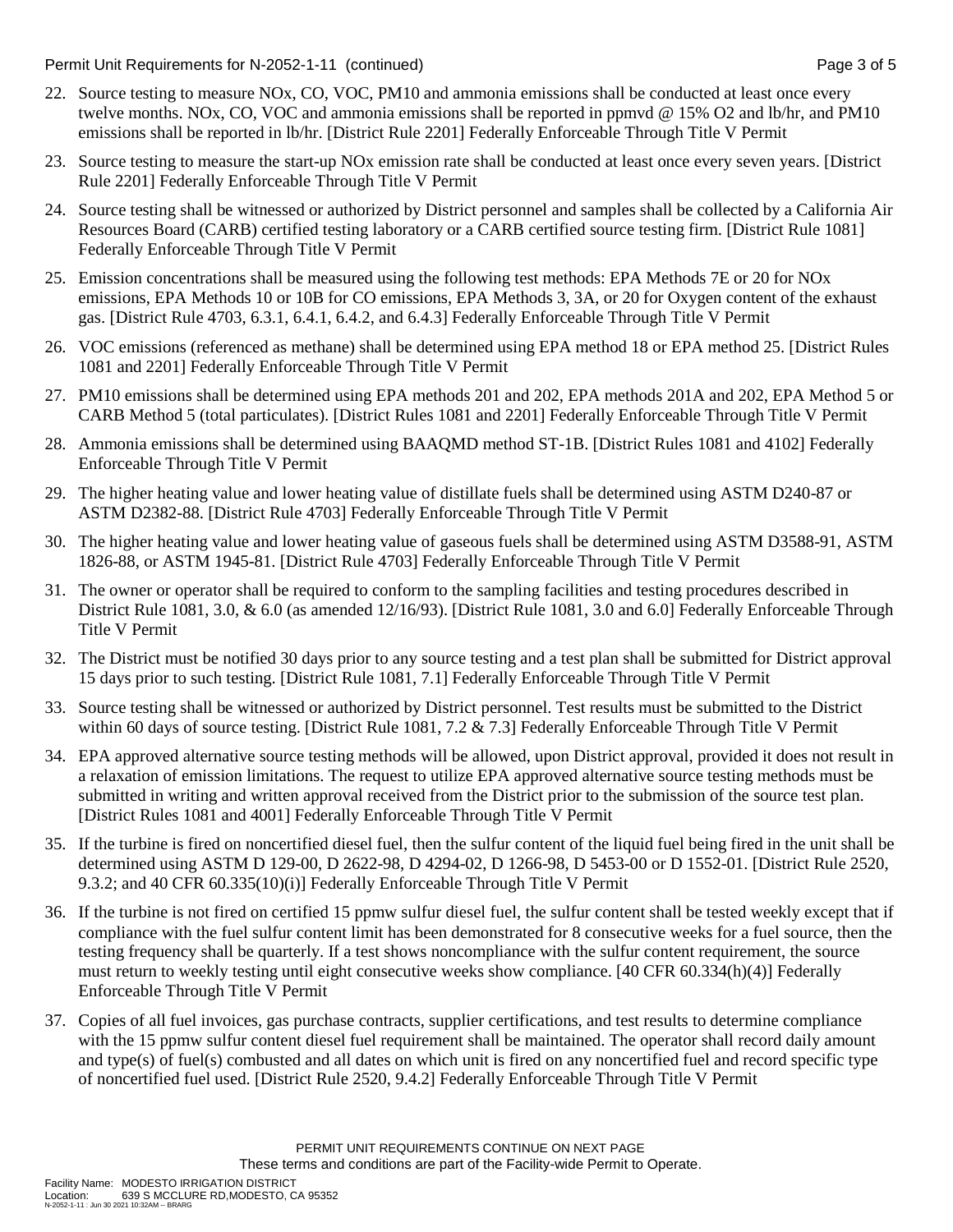Permit Unit Requirements for N-2052-1-11 (continued) example 2 and the state of 5 and 5 and 7 and 7 and 7 and 7 and 7 and 7 and 7 and 7 and 7 and 7 and 7 and 7 and 7 and 7 and 7 and 7 and 7 and 7 and 7 and 7 and 7 and 7 an

- 38. The sulfur content of natural gas shall be: (i) documented in a valid purchase contract, a supplier certification, a tariff sheet or transportation contract or (ii) monitored weekly using ASTM Methods D4084, D5504, D6228, or Gas Processors Association Standard 2377. If sulfur content is less than 1.0 gr/100 scf for 8 consecutive weeks, then the Monitoring frequency shall be every six months. If any six month monitoring show an exceedance, weekly monitoring shall resume. [District Rule 2520, 9.3.2; and 40 CFR 60.334(h)(3)] Federally Enforceable Through Title V Permit
- 39. The owner or operator shall certify, maintain, operate, and quality-assure a Continuous Emission Monitoring System (CEMS) which continuously measures and records the exhaust gas NOx, CO, and O2 concentrations. The CEM shall be capable of monitoring emissions during startups and shutdowns as well as during normal operating conditions. [District Rules 4703, 6.2.1; 2201, and 1080; and 40 CFR 60.334 (b)] Federally Enforceable Through Title V Permit
- 40. The CEMS shall complete a minimum of one cycle of operation (sampling, analyzing, and data recording) for each successive 15-minute period or shall meet equivalent specifications established by mutual agreement of the District, the ARB, and the EPA. [40 CFR 60.334(b)(2) and District Rule 1080, 6.4] Federally Enforceable Through Title V Permit
- 41. The NOx, CO, and O2 CEMS shall meet the requirements in 40 CFR 60, Appendix F Procedure 1 and Part 60, Appendix B Performance Specifications 2, 3, and 4A or shall meet equivalent specifications established by mutual agreement of the District, the ARB, and the EPA. [District Rules 1080 and 4703] Federally Enforceable Through Title V Permit
- 42. The CEMS shall be linked to a data logger which is compatible with the District's Data acquisition system and shall make CEM Data available to the District's automated polling system on a daily basis. Upon notice by the District that the facility's CEM system is not providing polling data, the facility may continue to operate without providing automated data for a maximum of 30 days per calendar year provided the CEM data is sent to the District by a Districtapproved alternative method. [District Rule 1080, 7.1] Federally Enforceable Through Title V Permit
- 43. Results of continuous emissions monitoring shall be reduced according to the procedure established in 40 CFR, Part 51, Appendix P, paragraphs 5.0 through 5.3.3, or by other methods deemed equivalent by mutual agreement with the District, the ARB, and the EPA. [District Rule 1080] Federally Enforceable Through Title V Permit
- 44. The owner or operator shall maintain CEMS records that contain the following: the occurrence and duration of any start-up, shutdown or malfunction, performance testing, evaluations, calibrations, checks, adjustments, maintenance, duration of any periods during which a continuous monitoring system or monitoring device is inoperative, and emission measurements. [40 CFR 60.7(b) and District Rule 1080, 7.3] Federally Enforceable Through Title V Permit
- 45. The owner or operator shall submit a written report of CEM operations for each calendar quarter to the APCO. The reports is due on the 30th day following the end of the calendar quarter and shall include the following: Time intervals, data and magnitude of excess emissions, nature and the cause of excess (if known), corrective actions taken and preventive measures adopted; Averaging period used for data reporting corresponding to the averaging period specified in the emission test period used to determine compliance with an emission standard; Applicable time and date of each period during which the CEM was inoperative (monitor downtime), except for zero and span checks, and the nature of system repairs and adjustments; A negative declaration when no excess emissions occurred. [40 CFR 60.334(j), (j)(5), 60.7(c), 60.7(d), and District Rule 1080, 8.0] Federally Enforceable Through Title V Permit
- 46. APCO or an authorized representative shall be allowed to inspect, as determined to be necessary, the monitoring devices required by this rule to ensure that such devices are functioning properly. [District Rule 1080, 11.0] Federally Enforceable Through Title V Permit
- 47. The exhaust stack shall be equipped with permanent provisions to allow collection of stack gas samples consistent with EPA test methods and shall be equipped with safe permanent provisions to sample stack gases with a portable NOx, CO, and O2 analyzer during District inspections. The sampling ports shall be located in accordance with the CARB regulation titled California Air Resources Board Air Monitoring Quality Assurance Volume VI, Standard Operating Procedures for Stationary Source Emission Monitoring and Testing. [District Rule 1081] Federally Enforceable Through Title V Permit
- 48. Results of the CEMS shall be averaged over a three hour period, using consecutive 15-minute sampling periods in accordance with all applicable requirements of 40 CFR 60.13. [District Rule 4703, 5.1 & 6.4 and 40 CFR 60.13] Federally Enforceable Through Title V Permit

PERMIT UNIT REQUIREMENTS CONTINUE ON NEXT PAGE

These terms and conditions are part of the Facility-wide Permit to Operate.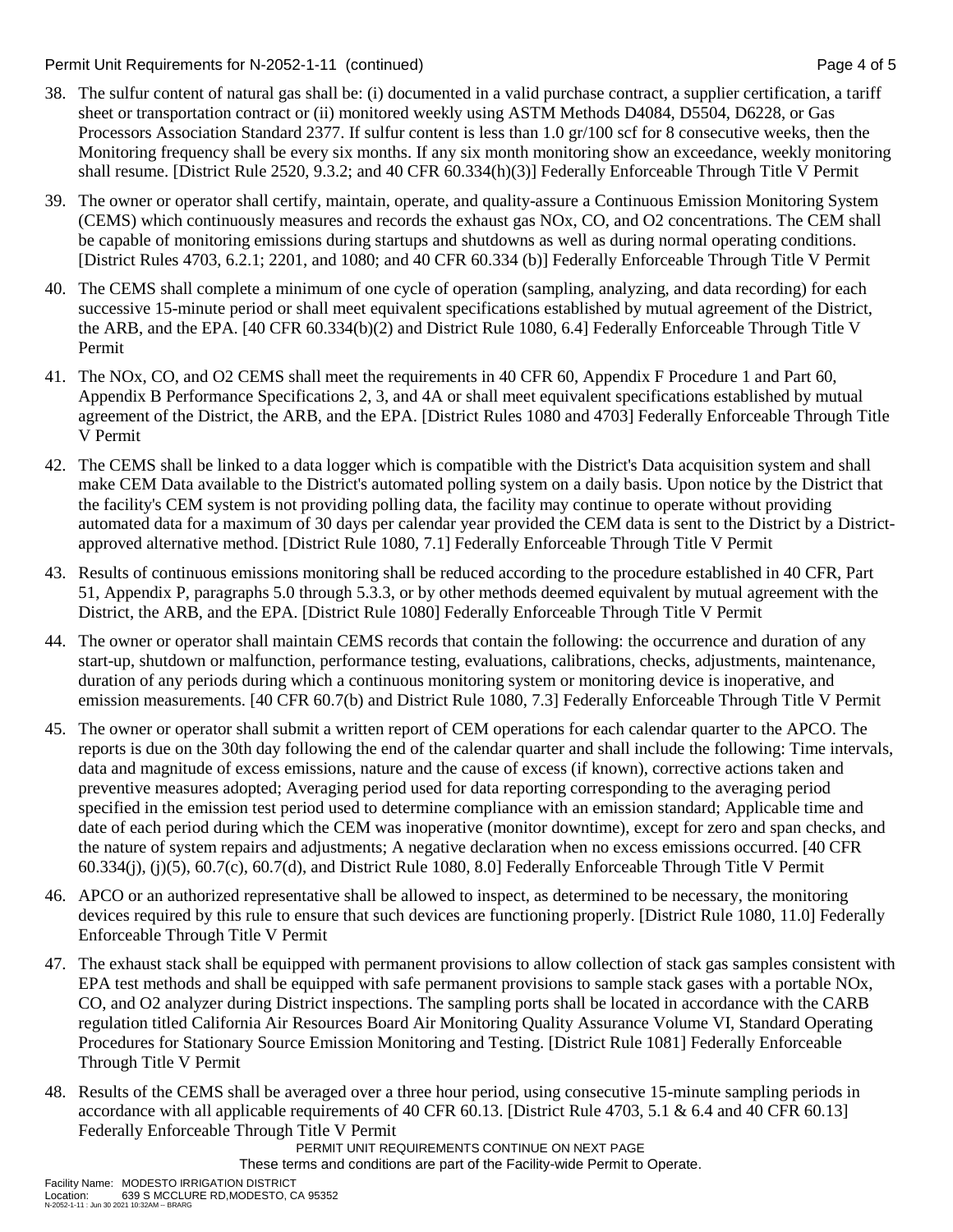Permit Unit Requirements for N-2052-1-11 (continued) example 2 and the state of the Page 5 of 5

- 49. In accordance with 40 CFR, Part 60, Appendix F, 5.1, cylinder gas audits (CGA) or relative accuracy audits (RAA) of continuous emission monitors shall be conducted quarterly, except during quarters in which a relative accuracy test audit (RATA) is performed. Audit reports shall be submitted along with quarterly compliance reports to the District. [District Rule 1080] Federally Enforceable Through Title V Permit
- 50. The owner/operator shall perform a RATA as specified by 40 CFR Part 60, Appendix F, 5.11, at least once every four calendar quarters. The permittee shall comply with the applicable requirements for quality assurance testing and maintenance of the continuous emission monitor equipment in accordance with the procedures and guidance specified in 40 CFR Part 60, Appendix F. [District Rule 1080] Federally Enforceable Through Title V Permit
- 51. The permittee shall monitor and record the fuel flow rate, NOx emission rate, CO emission rate, ammonia injection rate, exhaust temperature both prior to and after the SCR system, exhaust oxygen content and exhaust flow rate. [District Rules 2201, 4001 and 4703] Federally Enforceable Through Title V Permit
- 52. Owner or operator shall maintain a stationary gas turbine system operating log that includes, on a daily basis, the actual local time start-up and stop time, total hours of operation, type and quantity of fuel used. [District Rule 4703, 6.2.6] Federally Enforceable Through Title V Permit
- 53. The permittee shall maintain the following records: date and time, duration, and type of any start-up, shutdown, or malfunction; source testing, evaluations, calibrations, checks, adjustments, any period which a continuous monitoring system or device was inoperative, and maintenance of any continuous emission monitoring system or device. [District Rule 2201] Federally Enforceable Through Title V Permit
- 54. The facility's operating and alarm logs must be available at the time of inspection. [District Rule 2201] Federally Enforceable Through Title V Permit
- 55. Owner or operator shall keep the following records: (1) A record of the 12-month rolling combined NOx, VOC, CO, PM10, and SOx emissions for units N-2052-1 and N-2052-2, in (lb/year). This record shall be updated on at least a monthly basis, (2) A record of the total combined annual heat input for units N-2052-1 and N-2052-2. This record shall be updated on at least a monthly basis, (3) A record of the combined annual heat input for units N-2052-1 and N-2052- 2, when firing on diesel fuel. This record shall be updated on at least a monthly basis, and (4) A record of the annual total duration of all start-up and shutdown events for this turbine. [District Rule 2520] Federally Enforceable Through Title V Permit
- 56. All records required to be maintained by this permit shall be maintained for a period of five years and shall be made readily available for District inspection upon request. [District Rule 4703] Federally Enforceable Through Title V Permit
- 57. The requirements of the Acid Rain Program do not apply to this source because this is a simple combustion turbine that commenced commercial operation before November 15, 1990. A permit shield is granted from this requirement. [40 CFR 72.6(b)(1) and District Rule 2520, 13.2] Federally Enforceable Through Title V Permit
- 58. Compliance with permit conditions in the Title V permit shall be deemed compliance with the following subsumed requirements: Rule 407 (Stanislaus). A permit shield is granted from these requirements. [District Rule 2520, 13.2] Federally Enforceable Through Title V Permit
- 59. Compliance with permit conditions in the Title V permit shall be deemed compliance with the following applicable requirements:  $40 \text{ CFR } 60.332 \text{ (a)(1), (h)(3), (i), (j)(1)(iii), and (j)(5). A permit shield is granted from these$ requirements. [District Rule 2520, 13.2] Federally Enforceable Through Title V Permit
- 60. Compliance with permit conditions in the Title V permit shall be deemed compliance with the following applicable requirements: 40 CFR 60.7(b), 60.8, 60.13, and District Rules 1080 (as amended 12/17/92), Sections 6.3, 6.4, 6.5, 6.6, 7.1, 7.2, 7.3, 8.0, and 11.0; 1081(as amended 12/16/93), Sections 3.0, 6.0, 7.1, 7.2, and 7.3; and 4201 (as amended 12/17/92). A permit shield is granted from these requirements. [District Rule 2520, 13.2] Federally Enforceable Through Title V Permit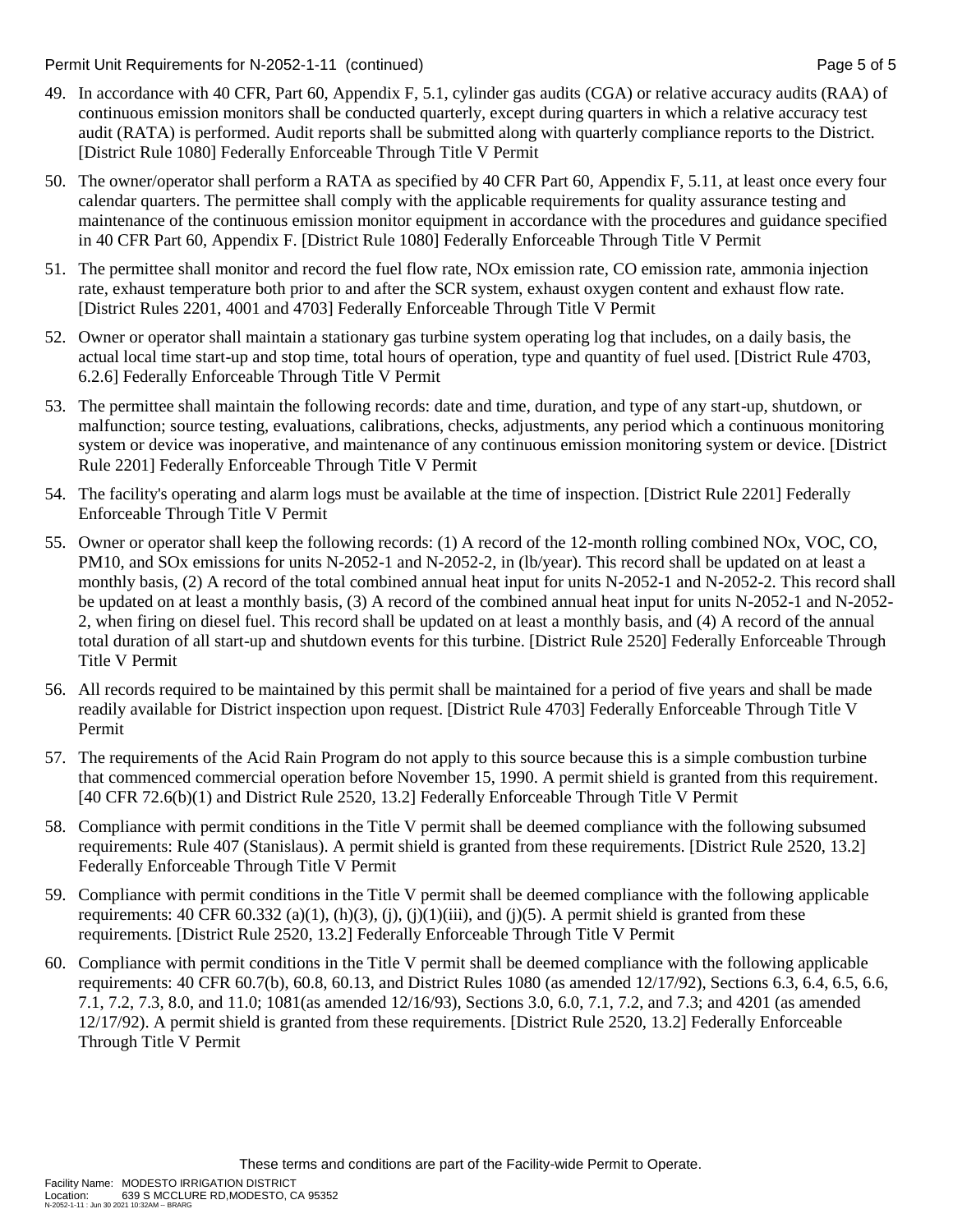### *San Joaquin Valley Air Pollution Control District*

#### **PERMIT UNIT:** N-2052-2-12 **EXPIRATION DATE:** 09/30/2025

#### **EQUIPMENT DESCRIPTION:**

ONE (1) GENERAL ELECTRIC MODEL MS-7000-1-B GAS TURBINE ENGINE (SERIAL # 281905) SERVING A 49.5 MW ELECTRICAL GENERATOR (UNIT #2)

### **PERMIT UNIT REQUIREMENTS**

- 1. Particulate matter emissions shall not exceed 0.1 grains/dscf in concentration. [District Rule 4201, 3.0] Federally Enforceable Through Title V Permit
- 2. All equipment shall be maintained in proper operating condition and shall be operated in a manner to minimize emissions of air contaminants into the atmosphere. [District Rules 2201 and 2410] Federally Enforceable Through Title V Permit
- 3. A selective catalytic reduction (SCR) system and an oxidation catalyst shall serve the gas turbine engine. [District Rule 2201] Federally Enforceable Through Title V Permit
- 4. The gas turbine engine and generator lube oil vents shall be equipped with mist eliminators or equivalent technology sufficient to limit the visible emissions from the lube oil vents to not exceed 5% opacity, except for a period not exceeding three minutes in any one hour. [District Rule 2201] Federally Enforceable Through Title V Permit
- 5. Natural gas or 15 ppmw sulfur diesel are the only fuels permitted for combustion in the turbine. [District Rule 2201] Federally Enforceable Through Title V Permit
- 6. This unit shall be fired on natural gas as defined in 40 CFR 60.331(u) which has a total sulfur content of less than or equal to 1.0 gr/100 scf. [District Rule 4201; 40 CFR 60.333(b); and Stanislaus County Rule 407] Federally Enforceable Through Title V Permit
- 7. Fuel consumption shall be limited to 794.6 MMBtu per hour. [District Rule 2201] Federally Enforceable Through Title V Permit
- 8. The duration of all start-up and shutdown events shall not exceed 200 hours per year. [District Rule 2201] Federally Enforceable Through Title V Permit
- 9. The heat input to units N-2052-1 and N-2052-2 combined shall be limited to a total of 4,000,000 MMBtu/year when firing on natural gas and diesel during base load operation. The heat input to units N-2052-1 and N-2052-2 combined shall be limited to 2,000,000 MMBtu/year when firing on diesel during base load operation. [District Rule 2201] Federally Enforceable Through Title V Permit
- 10. Except during start-up and shutdown periods, emissions from this unit shall not exceed any of the following limits when fired on natural gas: NOx (as NO2) - 8.64 lb/hr and 3.0 ppmvd @ 15% O2 ; VOC (as CH4) - 2.01 lb/hr and 2.0 ppmvd @ 15% O2; CO - 26.29 lb/hr and 15.0 ppmvd @ 15% O2; PM10 - 7.5 lb/hr; or SOx - 2.26 lb/hr. All emission concentration limits are based on 3-hour rolling averages. [District Rules 2201, 4001 and 4703] Federally Enforceable Through Title V Permit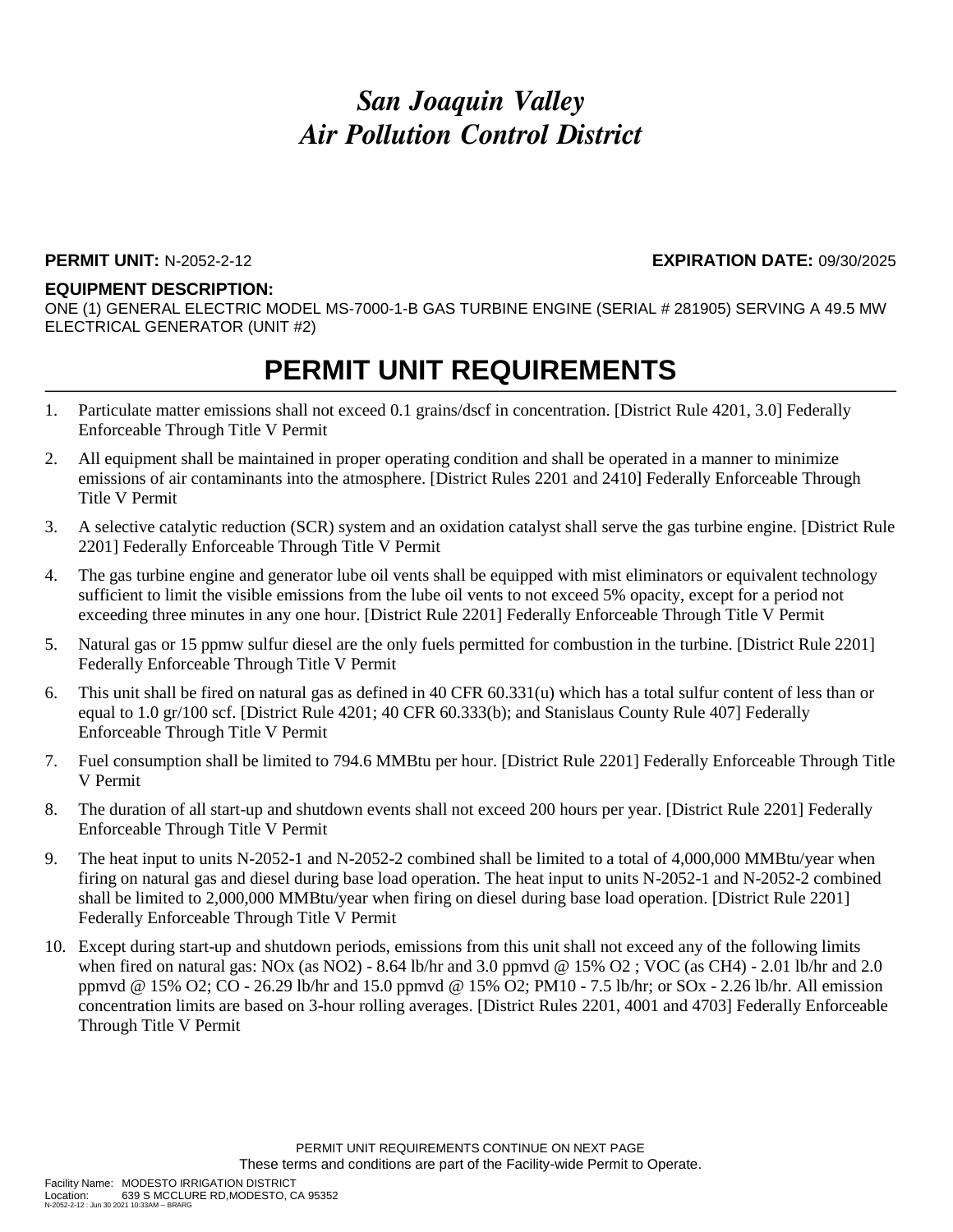Permit Unit Requirements for N-2052-2-12 (continued) example 2 of 5

- 11. Except during start-up and shutdown periods, emissions from this unit shall not exceed any of the following limits when fired on 15 ppmw sulfur diesel: NOx (as NO2) - 15.31 lb/hr and 5.0 ppmvd @ 15% O2 ; VOC (as CH4) - 2.14 lb/hr and 2.0 ppmvd @ 15% O2; CO - 27.97 lb/hr and 15.0 ppmvd @ 15% O2; PM10 - 20.00 lb/hr; or SOx - 1.19 lb/hr. All emission concentration limits are based on 3-hour rolling averages. [District Rules 2201, 4001 and 4703] Federally Enforceable Through Title V Permit
- 12. Except during start-up and shutdown periods, NOx emissions from this unit shall not exceed the heat input weighted average of the applicable ppmvd or hourly limits when fired simultaneously on natural gas and 15 ppmw sulfur diesel, as calculated by the following equation: Weighted Average Limit  $= [(NOx]$  limit for gaseous fuel x heat input from gaseous fuel) + (NOx limit for liquid fuel x heat input for liquid fuel)]/(heat input for gaseous fuel + heat input from liquid fuel). All emission concentration limits are based on 3-hour rolling averages. [District Rule 2201] Federally Enforceable Through Title V Permit
- 13. The emissions during start-up and shutdown periods shall not exceed 40 lb NOx (as NO2)/hr and 100 lb CO/hr when firing on natural gas or diesel. [District Rule 2201] Federally Enforceable Through Title V Permit
- 14. Start-up period is defined as the period of time during which the unit is brought from a shutdown status to its operating temperature and pressure, including the time required by the unit's emission control system to reach full operation. The start-up period shall not exceed two hours for each start-up. [District Rule 4703, 3.24] Federally Enforceable Through Title V Permit
- 15. Shutdown is defined as the period beginning with the initiation of the turbine shutdown sequence and ending with the cessation of the firing of the turbine. The shutdown period shall not exceed two hours for each shutdown. [District Rule 4703] Federally Enforceable Through Title V Permit
- 16. The ammonia emissions shall not exceed either of the following limits: 11.4 lb/hr or 10.0 ppmvd @ 15% O2 based on a 24-hour rolling average. [District Rule 2201] Federally Enforceable Through Title V Permit
- 17. Compliance with the ammonia emission limits shall be demonstrated utilizing one of the following procedures: 1) Calculate ammonia slip utilizing the following equation: ammonia slip ppmvd @ 15% O2 = [{a - (b x c/1,000,000)} x  $(1,000,000/b)$ ] x  $[(20.9 - 15.0)/(20.9 - e)]$  x d, where a = ammonia injection rate (lb/hr) / (17 lb/lb mol), b = dry exhaust flow rate (lb/hr) / (29 lb/lb mol), c = change in measured NOx concentration across the catalyst,  $d =$  correction factor, and  $e =$  stack O2 concentration (%vd). The correction factor shall be derived annually during compliance testing by comparing the measured and calculated ammonia slip; 2.) Utilize another District-approved calculation method using measured surrogate parameters to determine the daily ammonia emissions in ppmvd @ 15% O2. If this option is chosen, the permittee shall submit a detailed calculation protocol for District approval at least 60 days prior to commencement of operation; 3.) Alternatively, the permittee may utilize a continuous in-stack ammonia monitor to verify compliance with the ammonia emissions limit. If this option is chosen, the permittee shall submit a monitoring plan for District approval at least 60 days prior to commencement of operation. [District Rule 4102]
- 18. Emission rates shall not exceed any of the following limits: NOx (as NO2) 441.5 lb/day; VOC 51.4 lb/day; CO 887.4 lb/day; PM10 - 480.0 lb/day; or SOx (as SO2) - 54.2 lb/day. [District Rule 2201] Federally Enforceable Through Title V Permit
- 19. Emissions from units N-2052-1 and N-2052-2 combined shall not exceed any of the following limits: NOx (as NO2) 76,282 lb/year; VOC - 11,302 lb/year, CO - 176,572 lb/year, PM10 - 77,218 lb/year; or SOx - 12,281 lb/year. All annual emission limits are based on twelve consecutive month rolling emissions totals. [District Rule 2201] Federally Enforceable Through Title V Permit
- 20. Each 3-hour rolling average will be compiled from the three most recent one hour periods. Each 1-hour period shall commence on the hour. Each 1-hour period in a 24-hour average for ammonia slip will commence on the hour. The 24 hour average will be calculated starting and ending at twelve-midnight. [District Rule 2201] Federally Enforceable Through Title V Permit
- 21. Daily emissions will be compiled for a 24-hour period starting and ending at twelve-midnight. Each calendar month in a twelve consecutive month rolling emissions total will commence at the beginning of the first day of the month. The twelve consecutive month rolling emissions totals to determine compliance with annual emission limits will be compiled from the twelve most recent calendar months. [District Rule 2201] Federally Enforceable Through Title V Permit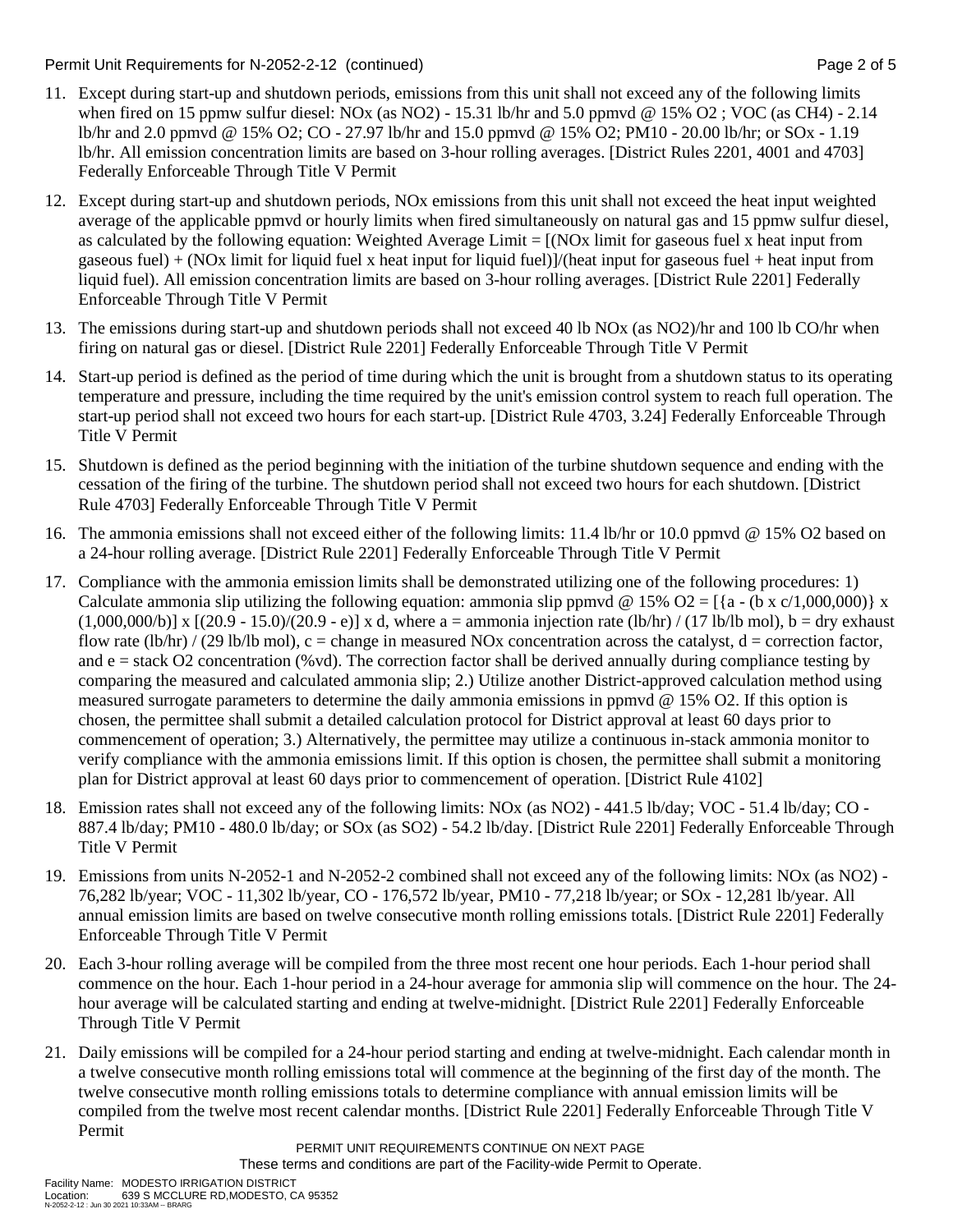Permit Unit Requirements for N-2052-2-12 (continued) **Page 3** of 5

- 22. Source testing to measure NOx, CO, VOC, PM10 and ammonia emissions shall be conducted at least once every twelve months. NOx, CO, VOC and ammonia emissions shall be reported in ppmvd @ 15% O2 and lb/hr, and PM10 emissions shall be reported in lb/hr. [District Rule 2201] Federally Enforceable Through Title V Permit
- 23. Source testing to measure the start-up NOx emission rate shall be conducted at least once every seven years. [District Rule 2201] Federally Enforceable Through Title V Permit
- 24. Source testing shall be witnessed or authorized by District personnel and samples shall be collected by a California Air Resources Board (CARB) certified testing laboratory or a CARB certified source testing firm. [District Rule 1081] Federally Enforceable Through Title V Permit
- 25. Emission concentrations shall be measured using the following test methods: EPA Methods 7E or 20 for NOx emissions, EPA Methods 10 or 10B for CO emissions, EPA Methods 3, 3A, or 20 for Oxygen content of the exhaust gas. [District Rule 4703, 6.3.1, 6.4.1, 6.4.2, & 6.4.3] Federally Enforceable Through Title V Permit
- 26. VOC emissions (referenced as methane) shall be determined using EPA method 18 or EPA method 25. [District Rules 1081 and 2201] Federally Enforceable Through Title V Permit
- 27. PM10 emissions shall be determined using EPA methods 201 and 202, EPA methods 201A and 202, EPA Method 5 or CARB Method 5 (total particulates). [District Rules 1081 and 2201] Federally Enforceable Through Title V Permit
- 28. Ammonia emissions shall be determined using BAAQMD method ST-1B. [District Rules 1081 and 4102] Federally Enforceable Through Title V Permit
- 29. The higher heating value and lower heating value of distillate fuels shall be determined using ASTM D240-87 or ASTM D2382-88. [District Rule 4703] Federally Enforceable Through Title V Permit
- 30. The higher heating value and lower heating value of gaseous fuels shall be determined using ASTM D3588-91, ASTM 1826-88, or ASTM 1945-81. [District Rule 4703] Federally Enforceable Through Title V Permit
- 31. The owner or operator shall be required to conform to the sampling facilities and testing procedures described in District Rule 1081, 3.0, & 6.0 (as amended 12/16/93). [District Rule 1081, 3.0 & 6.0] Federally Enforceable Through Title V Permit
- 32. The District must be notified 30 days prior to any source testing and a test plan shall be submitted for District approval 15 days prior to such testing. [District Rule 1081, 7.1] Federally Enforceable Through Title V Permit
- 33. Source testing shall be witnessed or authorized by District personnel. Test results must be submitted to the District within 60 days of source testing. [District Rule 1081, 7.2 & 7.3] Federally Enforceable Through Title V Permit
- 34. EPA approved alternative source testing methods will be allowed, upon District approval, provided it does not result in a relaxation of emission limitations. The request to utilize EPA approved alternative source testing methods must be submitted in writing and written approval received from the District prior to the submission of the source test plan. [District Rules 1081 and 4001] Federally Enforceable Through Title V Permit
- 35. If the turbine is fired on noncertified diesel fuel, then the sulfur content of the liquid fuel being fired in the unit shall be determined using ASTM D 129-00, D 2622-98, D 4294-02, D 1266-98, D 5453-00 or D 1552-01. [District Rule 2520, 9.3.2; and 40 CFR 60.335(10)(i)] Federally Enforceable Through Title V Permit
- 36. If the turbine is not fired on certified 15 ppmw sulfur diesel fuel, the sulfur content shall be tested weekly except that if compliance with the fuel sulfur content limit has been demonstrated for 8 consecutive weeks for a fuel source, then the testing frequency shall be quarterly. If a test shows noncompliance with the sulfur content requirement, the source must return to weekly testing until eight consecutive weeks show compliance. [40 CFR 60.334(h)(4)] Federally Enforceable Through Title V Permit
- 37. Copies of all fuel invoices, gas purchase contracts, supplier certifications, and test results to determine compliance with the 15 ppmw sulfur content diesel fuel requirement shall be maintained. The operator shall record daily amount and type(s) of fuel(s) combusted and all dates on which unit is fired on any noncertified fuel and record specific type of noncertified fuel used. [District Rule 2520, 9.4.2] Federally Enforceable Through Title V Permit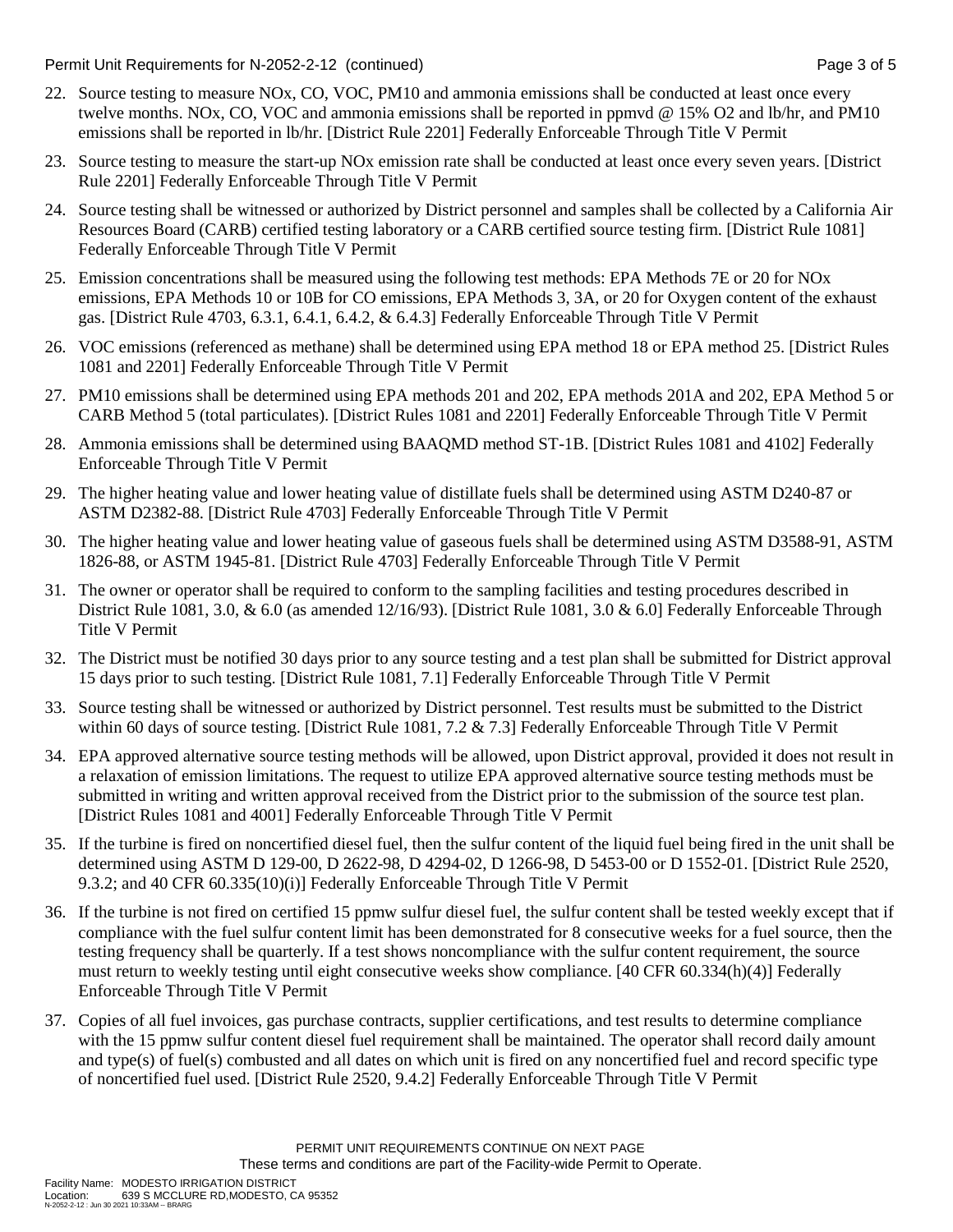Permit Unit Requirements for N-2052-2-12 (continued) example 2 and the state of 5 and 5 Page 4 of 5

- 38. The sulfur content of natural gas shall be: (i) documented in a valid purchase contract, a supplier certification, a tariff sheet or transportation contract or (ii) monitored weekly using ASTM Methods D4084, D5504, D6228, or Gas Processors Association Standard 2377. If sulfur content is less than 1.0 gr/100 scf for 8 consecutive weeks, then the Monitoring frequency shall be every six months. If any six month monitoring show an exceedance, weekly monitoring shall resume. [District Rule 2520, 9.3.2; and 40 CFR 60.334(h)(3)] Federally Enforceable Through Title V Permit
- 39. The owner or operator shall certify, maintain, operate, and quality-assure a Continuous Emission Monitoring System (CEMS) which continuously measures and records the exhaust gas NOx, CO, and O2 concentrations. The CEM shall be capable of monitoring emissions during startups and shutdowns as well as during normal operating conditions. [40 CFR 60.334 (b) and District Rules 4703, 6.2.1, 2201, & 1080] Federally Enforceable Through Title V Permit
- 40. The CEMS shall complete a minimum of one cycle of operation (sampling, analyzing, and data recording) for each successive 15-minute period or shall meet equivalent specifications established by mutual agreement of the District, the ARB, and the EPA. [District Rule 1080, 6.4; and 40 CFR 60.334(b)(2)] Federally Enforceable Through Title V Permit
- 41. The NOx, CO, and O2 CEMS shall meet the requirements in 40 CFR 60, Appendix F Procedure 1 and Part 60, Appendix B Performance Specifications 2, 3 , and 4A or shall meet equivalent specifications established by mutual agreement of the District, the ARB, and the EPA. [District Rules 1080 and 4703] Federally Enforceable Through Title V Permit
- 42. The CEMS shall be linked to a data logger which is compatible with the District's Data acquisition system and shall make CEM Data available to the District's automated polling system on a daily basis. Upon notice by the District that the facility's CEM system is not providing polling data, the facility may continue to operate without providing automated data for a maximum of 30 days per calendar year provided the CEM data is sent to the District by a Districtapproved alternative method. [District Rule 1080, 7.1] Federally Enforceable Through Title V Permit
- 43. Results of continuous emissions monitoring shall be reduced according to the procedure established in 40 CFR, Part 51, Appendix P, paragraphs 5.0 through 5.3.3, or by other methods deemed equivalent by mutual agreement with the District, the ARB, and the EPA. [District Rule 1080] Federally Enforceable Through Title V Permit
- 44. The owner or operator shall maintain CEMS records that contain the following: the occurrence and duration of any start-up, shutdown or malfunction, performance testing, evaluations, calibrations, checks, adjustments, maintenance, duration of any periods during which a continuous monitoring system or monitoring device is inoperative, and emission measurements. [District Rule 1080, 7.3; and 40 CFR 60.7(b)] Federally Enforceable Through Title V Permit
- 45. The owner or operator shall submit a written report of CEM operations for each calendar quarter to the APCO. The reports is due on the 30th day following the end of the calendar quarter and shall include the following: Time intervals, data and magnitude of excess emissions, nature and the cause of excess (if known), corrective actions taken and preventive measures adopted; Averaging period used for data reporting corresponding to the averaging period specified in the emission test period used to determine compliance with an emission standard; Applicable time and date of each period during which the CEM was inoperative (monitor downtime), except for zero and span checks, and the nature of system repairs and adjustments; A negative declaration when no excess emissions occurred. [District Rule 1080, 8.0; and 40 CFR 60.334(j), (j)(5), 60.7(c), 60.7(d)] Federally Enforceable Through Title V Permit
- 46. APCO or an authorized representative shall be allowed to inspect, as determined to be necessary, the monitoring devices required by this rule to ensure that such devices are functioning properly. [District Rule 1080, 11.0] Federally Enforceable Through Title V Permit
- 47. The exhaust stack shall be equipped with permanent provisions to allow collection of stack gas samples consistent with EPA test methods and shall be equipped with safe permanent provisions to sample stack gases with a portable NOx, CO, and O2 analyzer during District inspections. The sampling ports shall be located in accordance with the CARB regulation titled California Air Resources Board Air Monitoring Quality Assurance Volume VI, Standard Operating Procedures for Stationary Source Emission Monitoring and Testing. [District Rule 1081] Federally Enforceable Through Title V Permit
- 48. Results of the CEMS shall be averaged over a three hour period, using consecutive 15-minute sampling periods in accordance with all applicable requirements of 40 CFR 60.13. [District Rule 4703, 5.1 & 6.4; and 40 CFR 60.13] Federally Enforceable Through Title V Permit

PERMIT UNIT REQUIREMENTS CONTINUE ON NEXT PAGE

These terms and conditions are part of the Facility-wide Permit to Operate.